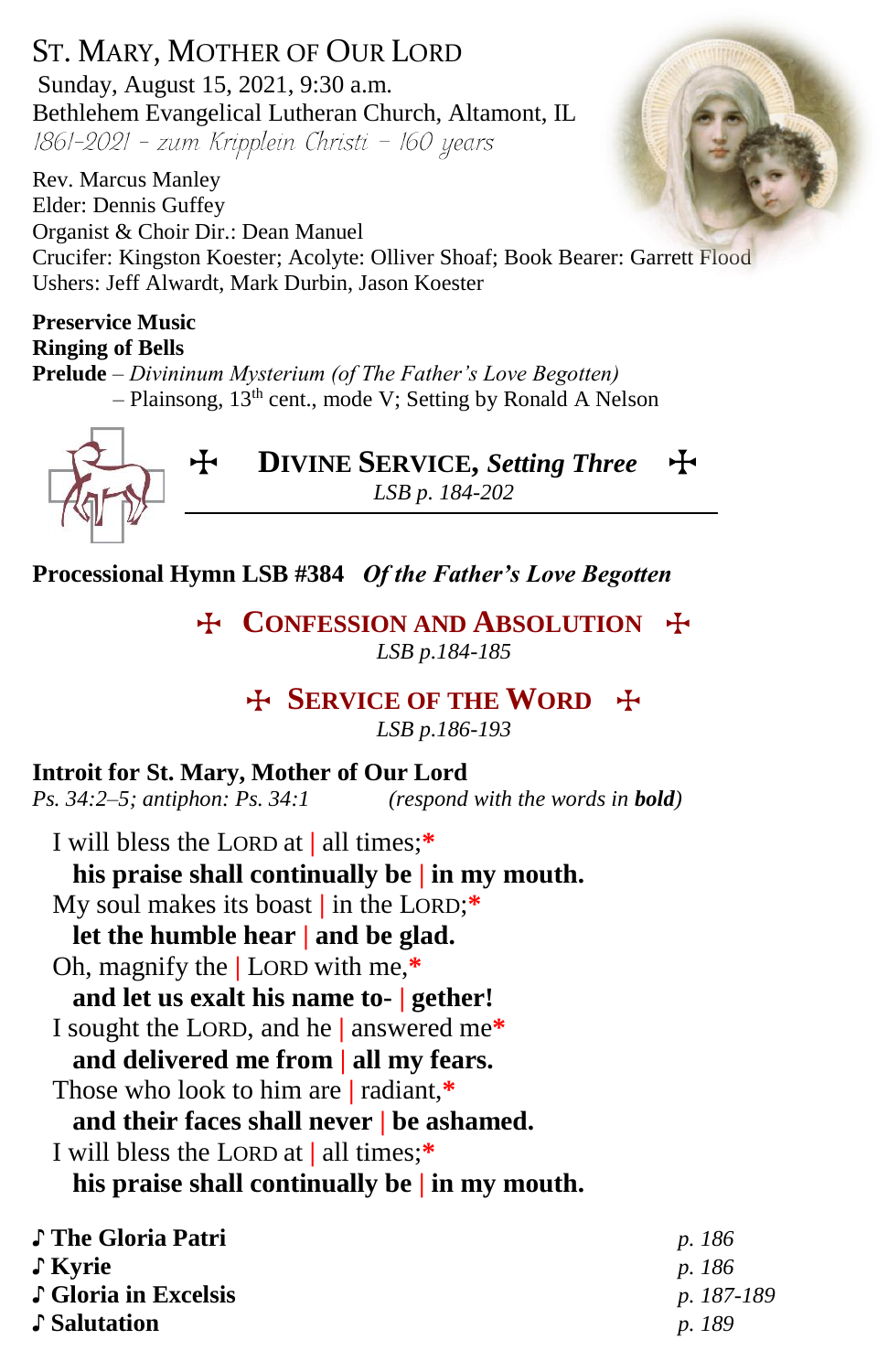# **Collect for St. Mary, Mother of Our Lord**

P: Let us pray. Almighty God, You chose the virgin Mary to be the mother of Your only Son. Grant that we, who are redeemed by His blood, may share with her in the glory of Your eternal kingdom; through Jesus Christ, Your Son, our Lord, who lives and reigns with You and the Holy Spirit, one God, now and forever. **C:** ♪ **Amen**

*Please be seated*

## **Old Testament Reading: Isaiah 61:7–11**

<sup>7</sup>Instead of your shame there shall be a double portion; instead of dishonor they shall rejoice in their lot; therefore in their land they shall possess a double portion; they shall have everlasting joy. <sup>8</sup>For I the LORD love justice; I hate robbery and wrong; I will faithfully give them their recompense, and I will make an everlasting covenant with them. <sup>9</sup>Their offspring shall be known among the nations, and their descendants in the midst of the peoples; all who see them shall acknowledge them, that they are an offspring the LORD has blessed. <sup>10</sup>I will greatly rejoice in the LORD; my soul shall exult in my God, for he has clothed me with the garments of salvation; he has covered me with the robe of righteousness, as a bridegroom decks himself like a priest with a beautiful headdress, and as a bride adorns herself with her jewels.  $11$ For as the earth brings forth its sprouts, and as a garden causes what is sown in it to sprout up, so the Lord GOD will cause righteousness and praise to sprout up before all the nations. P: This is the Word of the Lord. C: **Thanks be to God.**

## **Epistle Reading: Galatians 4:4–7**

<sup>4</sup>But when the fullness of time had come, God sent forth his Son, born of woman, born under the law, <sup>5</sup> to redeem those who were under the law, so that we might receive adoption as sons. <sup>6</sup>And because you are sons, God has sent the Spirit of his Son into our hearts, crying, "Abba! Father!" <sup>7</sup>So you are no longer a slave, but a son, and if a son, then an heir through God.

P: This is the Word of the Lord.

C: **Thanks be to God.**

*Please stand*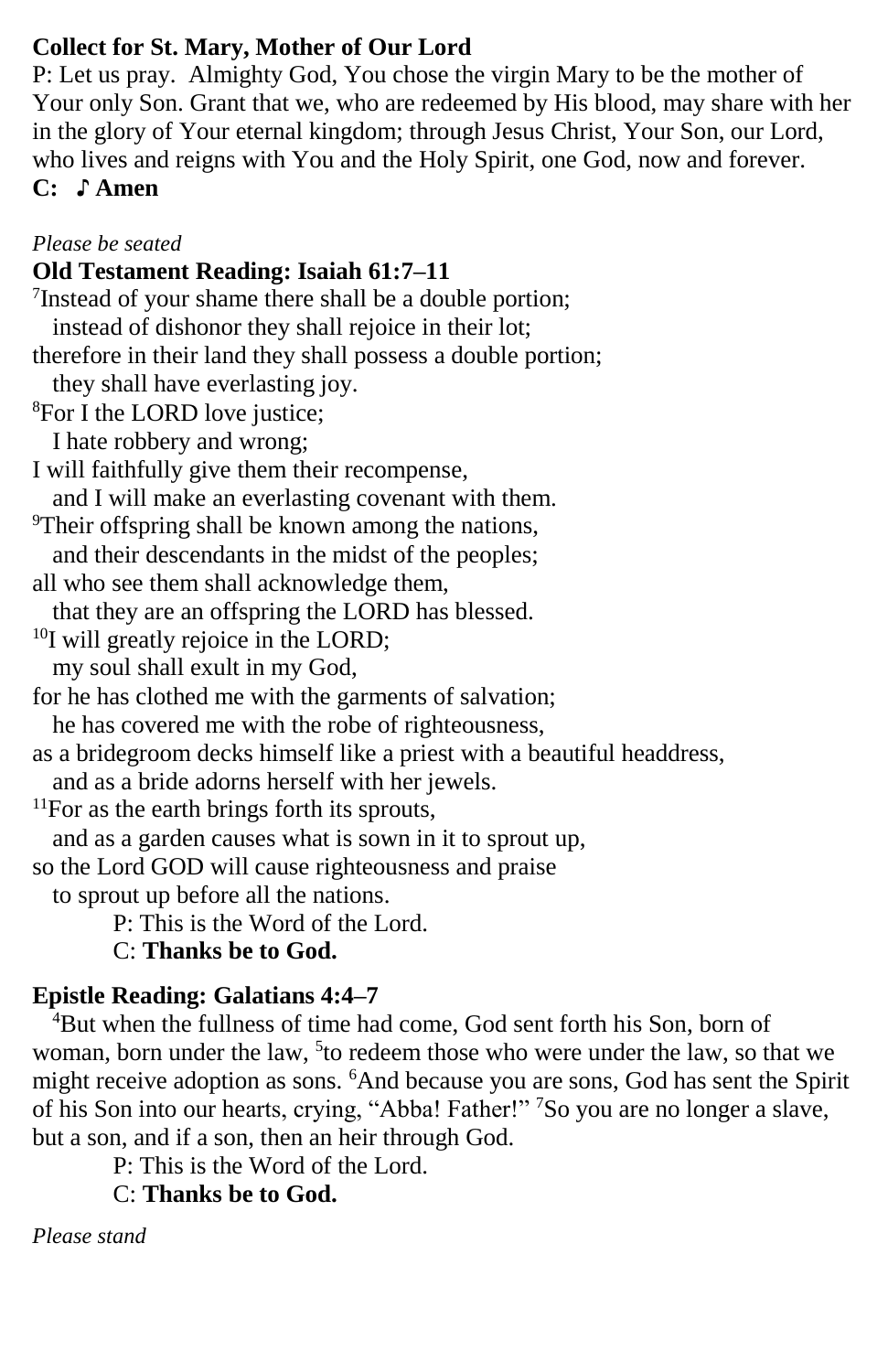**C: ♪** *Alleluia. Alleluia. Alleluia.*  **Holy Gospel: Luke 1:46-55** P: The Holy Gospel according to St. Luke, the first chapter. C: *♪ Glory be to Thee, O Lord.* <sup>46</sup>And Mary said, "My soul magnifies the Lord,  $47$  and my spirit rejoices in God my Savior, <sup>48</sup>for he has looked on the humble estate of his servant. For behold, from now on all generations will call me blessed; <sup>49</sup>for he who is mighty has done great things for me, and holy is his name. <sup>50</sup>And his mercy is for those who fear him from generation to generation. <sup>51</sup>He has shown strength with his arm; he has scattered the proud in the thoughts of their hearts; <sup>52</sup>he has brought down the mighty from their thrones and exalted those of humble estate;  $53$ he has filled the hungry with good things, and the rich he has sent empty away. <sup>54</sup>He has helped his servant Israel, in remembrance of his mercy, <sup>55</sup>as he spoke to our fathers, to Abraham and to his offspring forever." P: This is the Gospel of the Lord.

C: ♪ **Praise be to Thee, O Christ.**

# **Nicene Creed** *p. 191*

*Please be seated*

**Hymn** of the Day LSB #518 *By All Your Saints in Warfare stz. 1, 22,*  $\triangle 3$  *August Hymn of the Month*

**Sermon** Text: Luke 1:46-55

Title: "*Mary's Faithful Aria*"

Sermon Outline:

#### **SING WITH MARY AND ALL SAINTS YOUR FAITH IN GOD, YOUR SAVIOR, REVEALED BY GOD'S WORD.**

I. Sing with Mary with fear for God's mercy [vv. 46-50].

- II. Sing with Mary with love of God's ways [vv. 51-53].
- III. Sing with Mary and Jesus with trust in God's help, even in suffering [vv. 54-55].

*Please stand*

## ♪ **Offertory**

*Please be seated*

**Offering** *(Ushers will pass the collection plates through the pews at this time to gather offerings; collection plates will also be located at the entrance of the sanctuary, so you may also place your gifts as you exit the building.)*